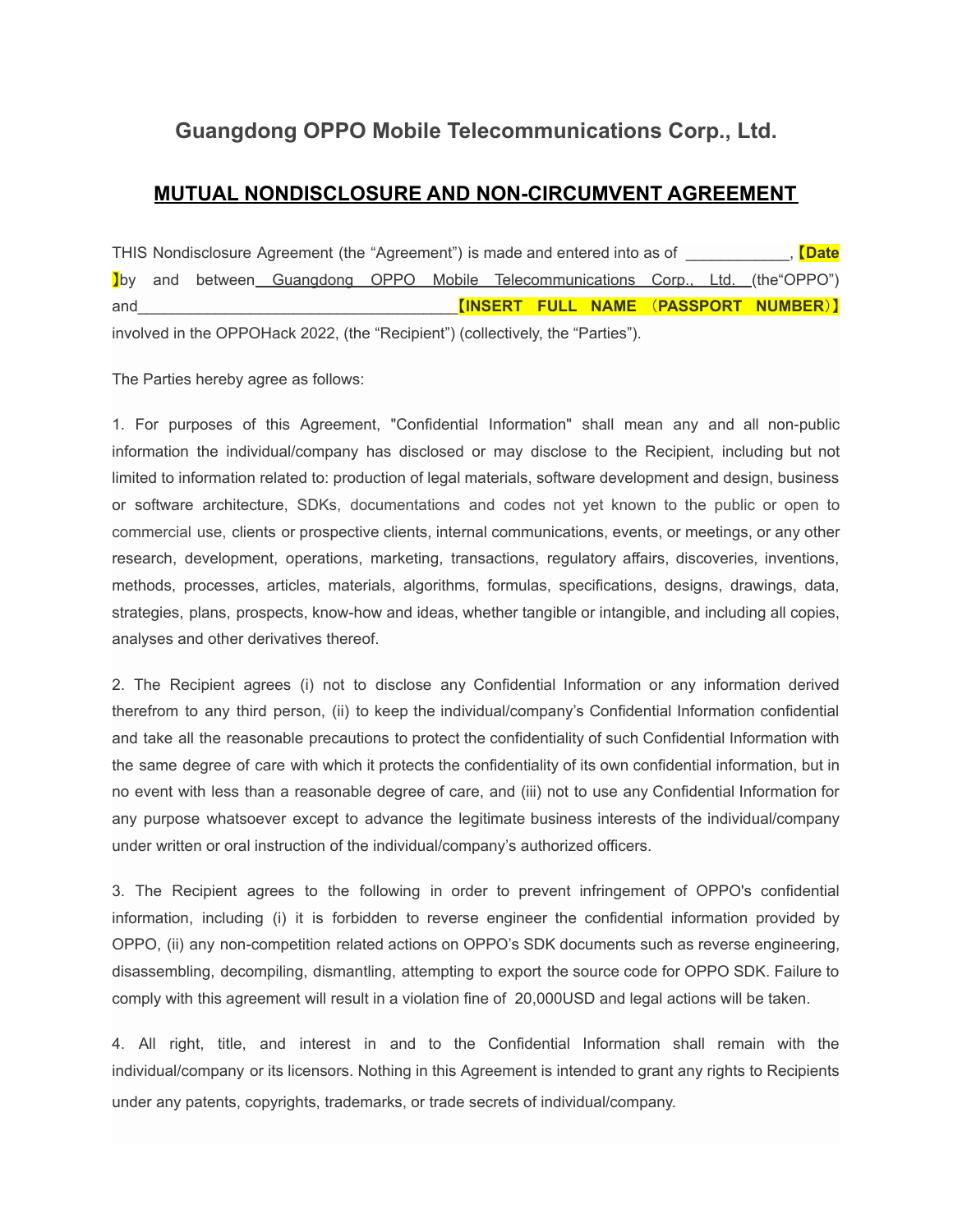5. The validity, construction and enforceability of this Agreement shall be governed in all respects by the law of the State of Delaware. This Agreement may not be amended except in writing signed by a duly authorized representative of the respective Parties. This Agreement shall control in the event of a conflict with any other agreement between the Parties with respect to the subject matter hereof. The failure of either party to enforce its rights under this Agreement at any time for any period shall not be construed as a waiver of such rights.

## **Privacy Notice**

Last modified: July 7, 2021

OPPO and HackHub ("We") respect your privacy and commit to protecting it through our compliance with the practices described in this notice.

This notice describes our practices for collecting, using, maintaining, protecting, and disclosing the personal data we may collect from you or that you may provide when you visit our website that link or refer to this notice (our "Website"). This notice applies to the personal data collected through our Website, regardless of the country where you are located.

The Website may include links to third-party websites, plug-ins, services, social networks, or applications. Clicking on those links or enabling those connections may allow the third party to collect or share data about you. We do not control these third-party websites, and we encourage you to read the privacy notice of every website you visit.

Please read this notice carefully to understand our policies and practices for processing and storing your personal data. By engaging with our Website, you accept and consent to the practices described in this notice. This notice may change from time to time (see Changes to Our Privacy Notice). Your continued engagement with our Website after any such revisions indicates that you accept and consent to them, so please check the notice periodically for updates.

Data We May Collect About You

**We collect and use different types of data from and about you including:**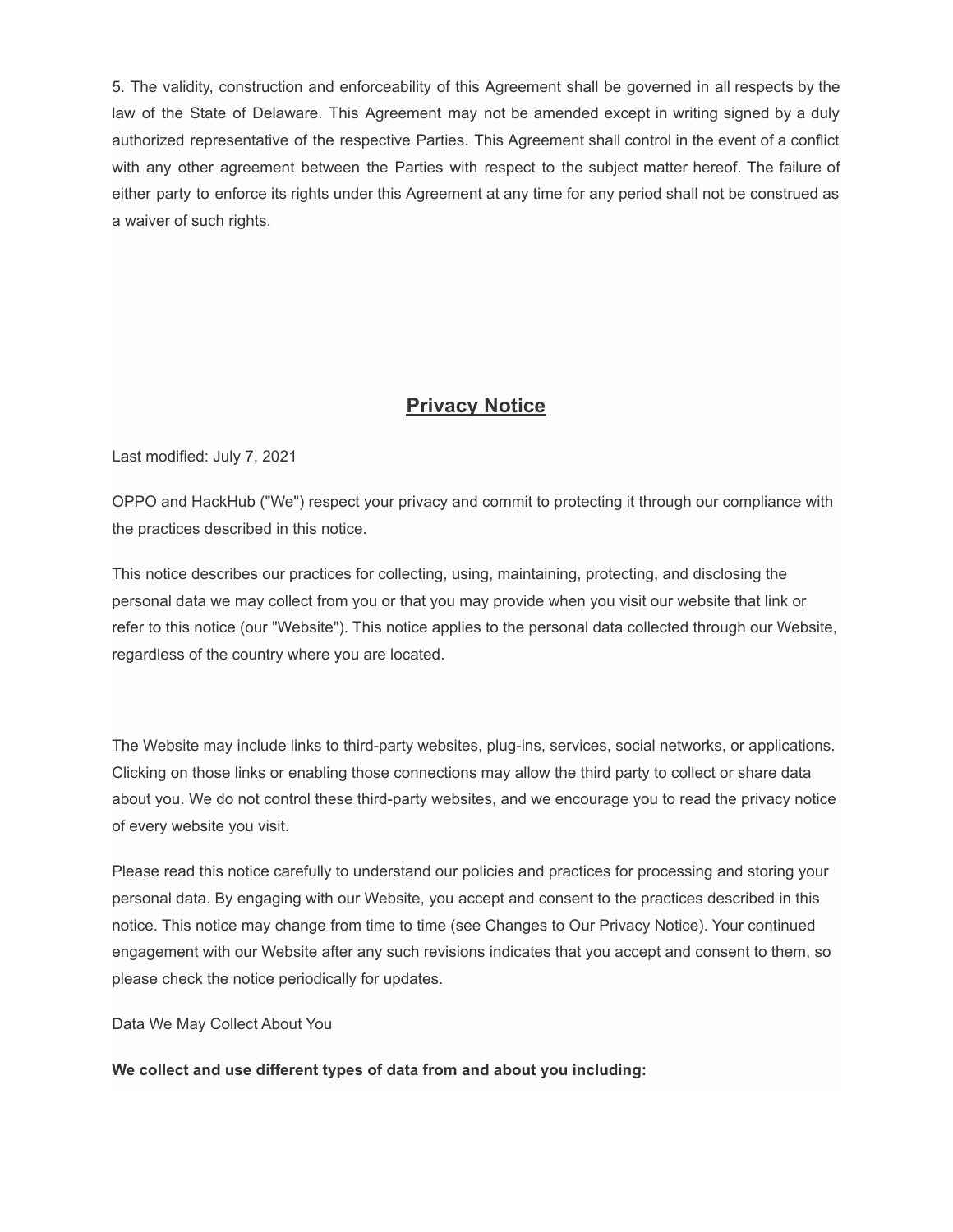- Personal data that we could reasonably use to directly or indirectly identify you, such as your name, postal address, email address, telephone number, user name or other similar identifier, or any other identifier we may use to contact you online or offline ("personal data").
- Non-personal data that does not directly or indirectly reveal your identity or directly relate to an identified individual, such as demographic information, statistics, or aggregated information. Statistical or aggregated data does not directly identify a specific person, but we may derive non-personal statistical or aggregated data from personal data. For example, we may aggregate personal data to calculate the percentage of users accessing a specific Website feature.
- Technical information, including the Internet protocol (IP) address used to connect your computer to the Internet, your login information, browser type and version, time zone setting, browser plug-in types and versions, or operating system and platform.
- Non-personal details about your Website interactions, including the full Uniform Resource Locators (URLs), clickstream to, through, and from our Website (including date and time), products you viewed or searched for; page response times, download errors, length of visits to certain pages, page interaction information (such as scrolling, clicks, and mouse-overs), methods used to browse away from the page, or any phone number used to call our customer service number.

If we combine or connect non-personal, technical, or demographic data with personal data so that it directly or indirectly identifies an individual, we treat the combined information as personal data.

#### **How We Collect Data About You:**

We use different methods to collect data from and about you including through:

- Direct interactions. You may give us information about you by filling in forms or by corresponding with us by phone, e-mail or otherwise. This includes information you provide when you create an account, subscribe to our service, enter a competition, and when you report a problem with our Website.
- Automated technologies or interactions. As you interact with our Website, we may automatically collect technical data about your equipment, browsing actions and patterns as specified above. We collect this information by using cookies and other similar technologies (see Cookies and Automatic Data Collection Technologies).
- Third parties or publicly available sources. We may receive information about you from third parties including, for example, business partners, sub-contractors in technical, payment and delivery services, advertising networks, analytics providers, search information providers, credit reference agencies, data brokers, or aggregators.
- User contributions. You also may provide information for us to publish or display ("post") on public Website areas or transmit to other Website users or third parties (collectively, "User Contributions"). You submit User Contributions for posting and transmission to others at your own risk. Although you may set certain privacy settings for User Contributions by logging into your account profile, please be aware that no security measures are perfect or impenetrable.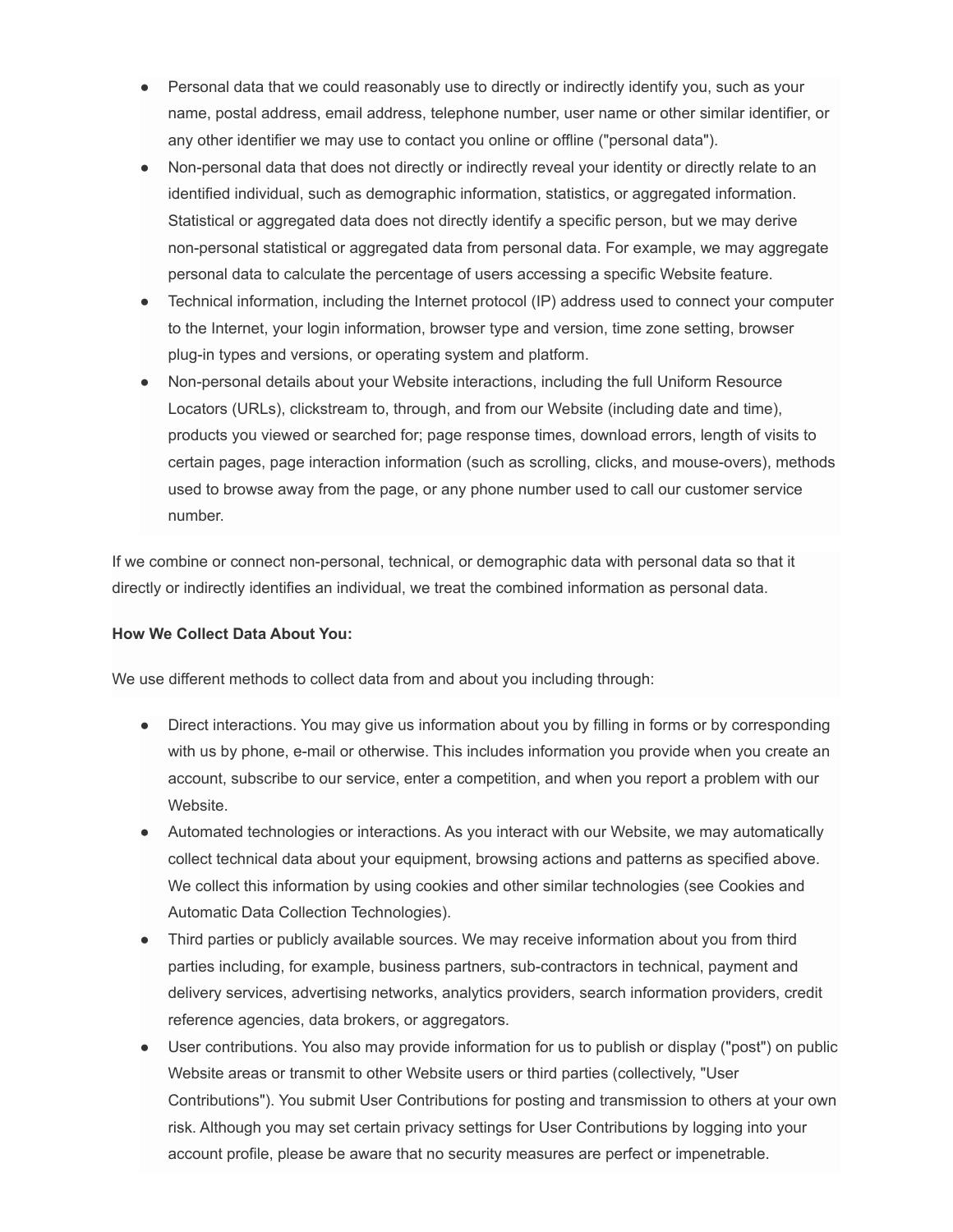Additionally, we cannot control the actions of any Website users with whom you choose to share your User Contributions. Therefore, we cannot and do not guarantee that unauthorized persons will not view your User Contributions.

#### **Cookies and Automatic Data Collection Technologies**

Our Website uses cookies (small files placed on your device) or other automatic data collection technologies to distinguish you from other Website users. This helps us deliver a better and more personalized service when you browse our Website. It also allows us to improve our Website by enabling us to:

- Estimate our audience size and usage patterns.
- Store your preferences so we may customize our Website according to your individual interests.
- Speed up your searches.
- Recognize you when you return to our Website.

#### **Third-Party Use of Cookies**

Some content or applications, including advertisements, on the Website are served by third parties, including advertisers, ad networks and servers, content providers, and application providers. These third parties may use to collect information about you when you use our Website. They may associate the information collected with your personal data or they may collect information, including personal data, about your online activities over time and across different websites or other online services. They may use this information to provide you with interest-based (behavioral) advertising or other targeted content.

We do not control how these third-party tracking technologies operate or how they may use the collected data. If you have any questions about an advertisement or other targeted content, you should contact the responsible provider directly. For information about how you can opt out of receiving targeted advertising from many providers, see Your Personal Data Use Choices.

#### **How We Use Your Personal Data**

We use your personal data to provide you with products, offer you services, communicate with you, deliver advertising and marketing, or to conduct other business operations, such as using data to improve and personalize your experiences. Examples of how we may use the personal data we collect include to:

- Present our Website and provide you with the information, products, services, and support that you request from us.
- Meet our obligations and enforce our rights arising from any contracts with you, including for billing or collections, or comply with legal requirements.
- Fulfil the purposes for which you provided the data or that were described when it was collected.
- Notify you about changes to our Website, products, or services.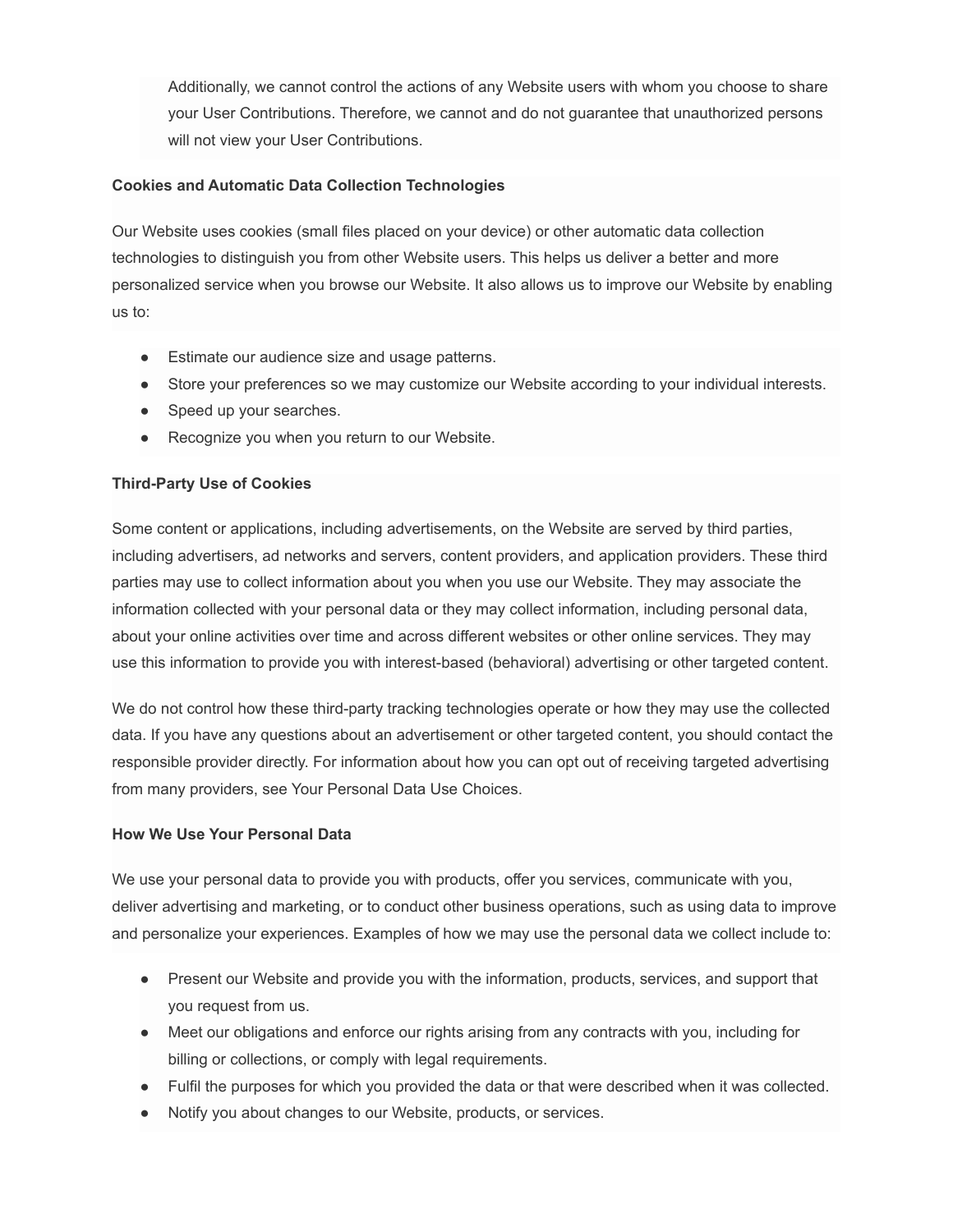- Ensure that we present our Website content in the most effective manner for you and for your computer.
- Administer our Website and conduct internal operations, including for troubleshooting, data analysis, testing, research, statistical, and survey purposes.
- Improve our Website, products or services, marketing, or customer relationships and experiences.
- Enable your participation in our Website's interactive, social media, or other similar features.
- Protect our Website, employees, or operations.
- Measure or understand the effectiveness of the advertising we serve to you and others, and to deliver relevant advertising to you;
- Make suggestions and recommendations to you and other users of our Website about goods or services that may interest you or them.

We may use non-personal data for any business purpose.

#### **Disclosure of Your Personal Data**

We may share your personal data with:

- Any member of our corporate group, which means our subsidiaries, our ultimate holding company and its subsidiaries, and our affiliates.
- Business partners, suppliers, service providers, sub-contractors, and other third parties we use to support our business (such as analytics and search engine providers that assist us with Website improvement and optimization).
- Third parties to market their products or services to you if you have not opted out of these disclosures. For more information, see Your Personal Data Use Choices.
- Advertisers and advertising networks that require the data to select and serve relevant ads to you and others. We do not disclose data about identifiable individuals to our advertisers, but we may provide them with aggregate information about our users (for example, we may inform them that 500 men aged under 30 have clicked on their advertisement on any given day). We may also use such aggregate information to help advertisers reach the kind of audience they want to target (for example, women in a specific location). We may make use of the personal data we have collected from you to enable us to comply with our advertisers' wishes by displaying their advertisement to that target audience.
- Credit reference agencies when required to assess your credit score before entering into a contract with you.
- To fulfil the purpose for which you provide it. For example, if you give us an email address to use the "email a friend" feature of our Website, we will transmit the contents of that email and your email address to the recipients.
- For any other purposes that we disclose in writing when you provide the data.
- With your consent.
- We may also disclose your personal data to third parties: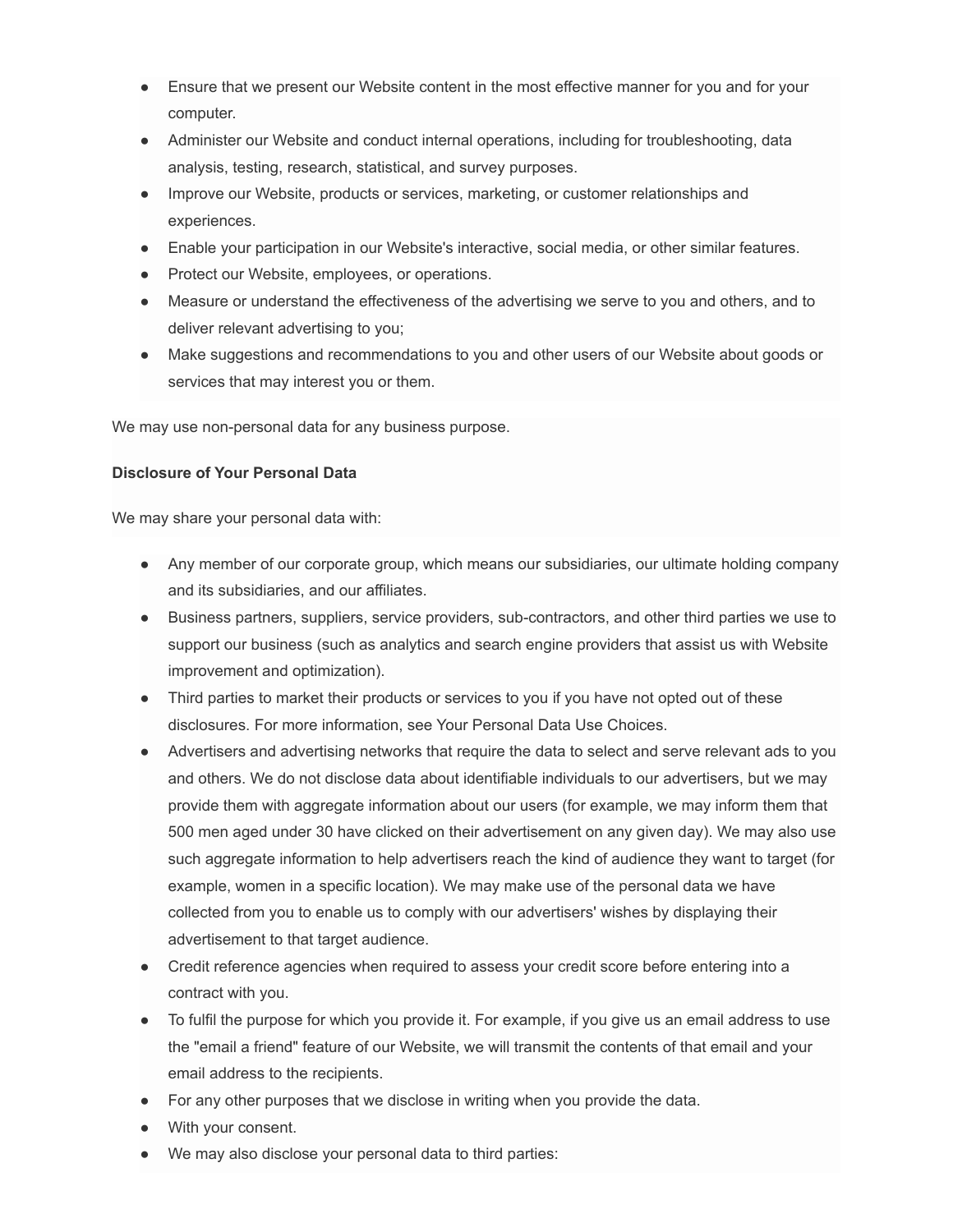- In the event that we sell or buy any business or assets, in which case we may disclose your personal data to the prospective seller or buyer of such business or assets.
- To a buyer or other successor in the event of merger, divestiture, restructuring, reorganization, dissolution, or other sale or transfer of some or all of our assets, whether as a going concern or as part of bankruptcy, liquidation, or similar proceeding, where one of the transferred assets is the personal data we hold.
- To comply with any court order, law, or legal process, including responding to any government or regulatory request.
- To enforce or apply our terms of service and other agreements.
- To protect the rights, property, or safety of our business, our employees, our customers, or others. This includes exchanging information with other companies and organizations for the purposes of cybersecurity, fraud protection, and credit risk reduction.

We may share non-personal data without restriction.

#### **Consent to Personal Data Transfer**

We are based in Canada. We may process, store, and transfer the personal data we collect, in and to a country outside your own, with different privacy laws that may or may not be as comprehensive as your own.

By submitting your personal data or engaging with our Website, you consent to this transfer, storing, or processing.

## **Your Personal Data Use Choices**

We strive to provide you with choices regarding certain personal data uses, particularly around marketing and advertising:

- Promotional Offers from the Company. If you do not want us to use your contact information to promote our own products and services, or third parties' products or services, you can opt-out by sending us an email with your request to info@hackhub.com. You may also opt-out of further marketing communications by replying to any promotional email we have sent you or following the opt-out links on that message.
- Third-Party Advertising. If you do not want us to share your personal data with unaffiliated or non-agent third parties for promotional purposes, you can opt-out by sending us an email stating your request to info@hackhub.com.
- Tracking Technologies and Advertising. You can set your browser to refuse all or some browser cookies, or to alert you when websites set or access cookies. If you disable or refuse cookies, please note that some parts of this Website may become inaccessible or not function properly. For more information about tracking technologies, please see Cookies and Automatic Data Collection Technologies.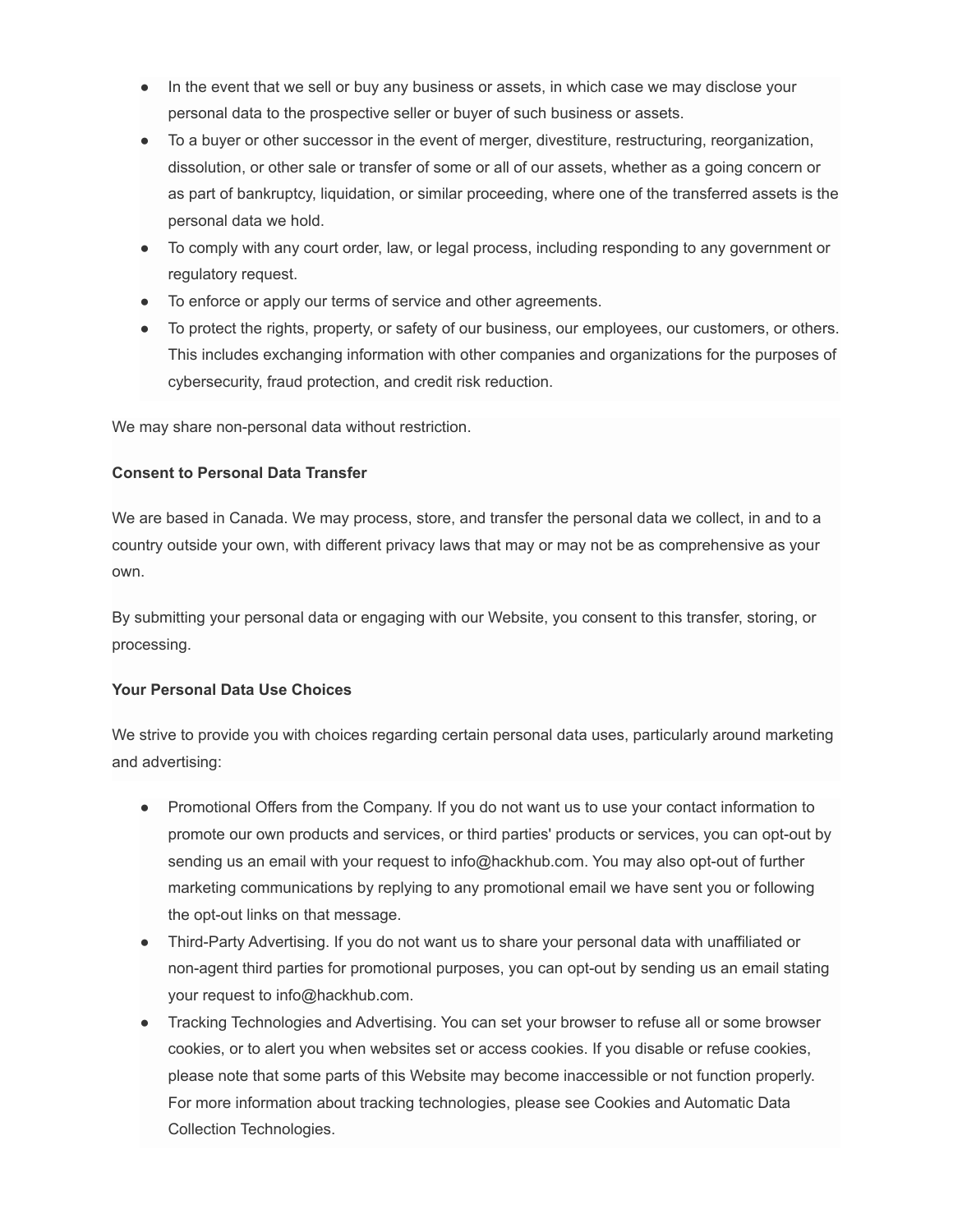• Targeted Advertising. If you do not want us to use information that we collect or that you provide to us to deliver advertisements according to our advertisers' target-audience preferences, you can opt-out by sending us an email stating your request to info@hackhub.com.

Our Website may, from time to time, contain links to and from the websites of our partner networks, advertisers, and affiliates, or include plug-ins enabling third-party features. If you follow a link to any third-party website or engage a third-party plug-in, please note that these third parties have their own privacy policies and that we do not accept any responsibility or liability for these policies. Please check these policies before you submit any personal data to these third parties.

#### **Accessing and Correcting Your Personal Data**

You can access, review, and change your personal data by logging into the Website and visiting your account profile page.

We may not accommodate a request to change or delete information if we believe the change or deletion would violate any law or legal requirement or negatively impact the information's accuracy.

If you delete your User Contributions from the Website, copies of your User Contributions may remain viewable in cached and archived pages or because other Website users may have copied or stored them. Our terms of service govern proper access and use of information provided on the Website, including User Contributions.

## **Jurisdiction Specific Rights**

# **Privacy Policy for California Residents**

**Effective Date:** June 11, 2021

#### **Overview**

This Privacy Policy for California Residents ("Policy") applies solely to all visitors, users, registrants, and others who reside in the State of California ("consumers" or "you"). We adopt this Policy to comply with the California Consumer Privacy Act of 2018 (CCPA) and any terms defined in the CCPA have the same meaning when used in this Policy.

## **Information We Collect**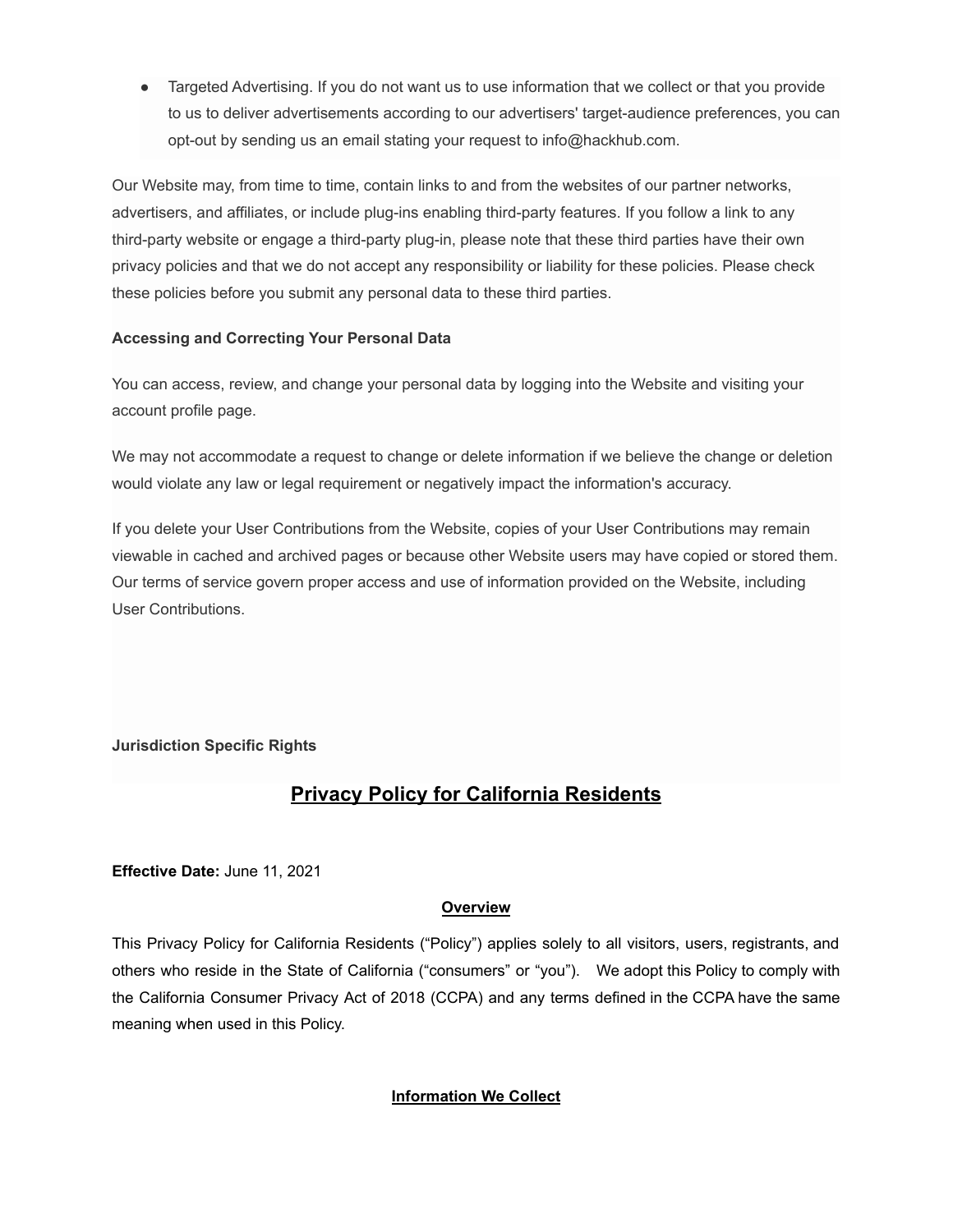Our website collects information that identifies, relates to, describes, references, is reasonably capable of being associated with, or could reasonably be linked, directly or indirectly, with a particular consumer, household, or device ("personal information"). Personal information does not include:

- Publicly available information from government records.
- Deidentified or aggregated consumer information.

In particular, our Website has collected the following categories of personal information from consumers within the last twelve (12) months:

| Category                                                                                                                                              | <b>Examples</b>                                                                                                                                                                                                                                                                                                                                                                                                                                                                                                                | <b>Collected</b> |
|-------------------------------------------------------------------------------------------------------------------------------------------------------|--------------------------------------------------------------------------------------------------------------------------------------------------------------------------------------------------------------------------------------------------------------------------------------------------------------------------------------------------------------------------------------------------------------------------------------------------------------------------------------------------------------------------------|------------------|
| A. Identifiers.                                                                                                                                       | A real name, alias, postal address, unique personal identifier,<br>online identifier, Internet Protocol address, email address,<br>account name, Social Security number, driver's license number,<br>passport number, or other similar identifiers.                                                                                                                                                                                                                                                                            | Yes              |
| <b>B.</b> Personal<br>information<br>categories listed in<br>the California<br><b>Customer Records</b><br>statute (Cal. Civ.<br>Code $§$ 1798.80(e)). | A name, signature, Social Security number, physical<br>characteristics or description, address, telephone number,<br>passport number, driver's license or state identification card<br>number, insurance policy number, education, employment,<br>employment history, bank account number, credit card number,<br>debit card number, or any other financial information, medical<br>information, or health insurance information.<br>Some personal information included in this category may<br>overlap with other categories. | Yes              |
| C. Protected<br>classification<br>California or federal<br>law.                                                                                       | Age (40 years or older), race, color, ancestry, national origin,<br>citizenship, religion or creed, marital status, medical condition,<br>characteristics under physical or mental disability, sex (including gender, gender<br>identity, gender expression, pregnancy or childbirth and related<br>medical conditions), sexual orientation, veteran or military<br>status, genetic information (including familial genetic<br>information).                                                                                   | lNo              |
| D. Commercial<br>information.                                                                                                                         | Records of personal property, products or services purchased,<br>obtained, or considered, or other purchasing or consuming<br>histories or tendencies.                                                                                                                                                                                                                                                                                                                                                                         | No               |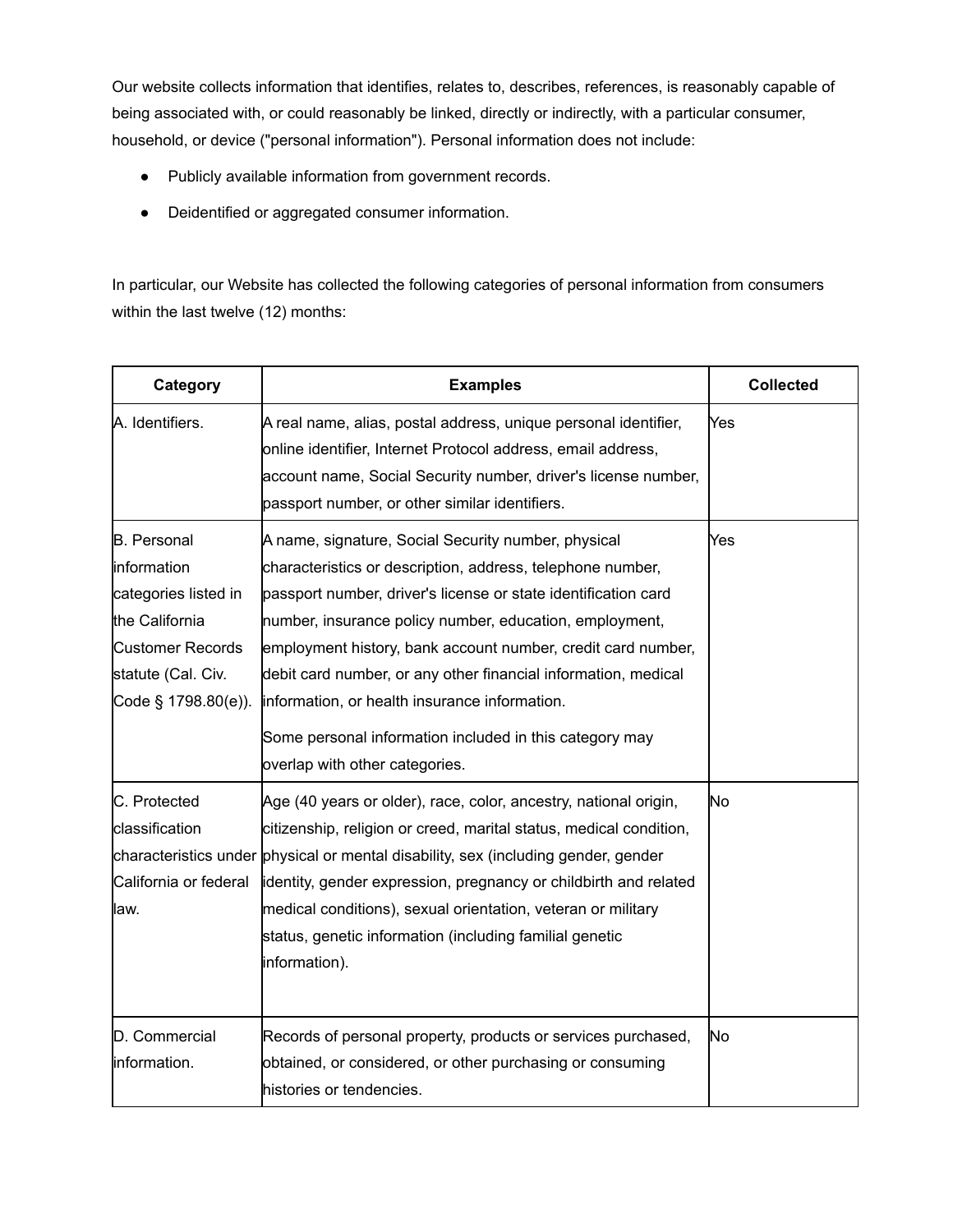| E. Biometric<br>information.                                                                                                                                             | Genetic, physiological, behavioral, and biological characteristics, No<br>or activity patterns used to extract a template or other identifier<br>or identifying information, such as, fingerprints, faceprints, and<br>voiceprints, iris or retina scans, keystroke, gait, or other physical<br>patterns, and sleep, health, or exercise data. |     |
|--------------------------------------------------------------------------------------------------------------------------------------------------------------------------|------------------------------------------------------------------------------------------------------------------------------------------------------------------------------------------------------------------------------------------------------------------------------------------------------------------------------------------------|-----|
| F. Internet or other<br>similar network<br>activity.                                                                                                                     | Browsing history, search history, information on a consumer's<br>interaction with a website, application, or advertisement.                                                                                                                                                                                                                    | No  |
|                                                                                                                                                                          | G. Geolocation data. Physical location or movements.                                                                                                                                                                                                                                                                                           | No. |
| H. Sensory data.                                                                                                                                                         | Audio, electronic, visual, thermal, olfactory, or similar<br>information.                                                                                                                                                                                                                                                                      | No. |
| I. Professional or<br>employment-related<br>information.                                                                                                                 | Current or past job history or performance evaluations.                                                                                                                                                                                                                                                                                        | No. |
| J. Non-public<br>education<br>information (per the<br><b>Family Educational</b><br><b>Rights and Privacy</b><br>Act (20 U.S.C.<br>Section 1232g, 34<br>C.F.R. Part 99)). | Education records directly related to a student maintained by an No<br>educational institution or party acting on its behalf, such as<br>grades, transcripts, class lists, student schedules, student<br>identification codes, student financial information, or student<br>disciplinary records.                                              |     |
| K. Inferences drawn<br>from other personal<br>information.                                                                                                               | Profile reflecting a person's preferences, characteristics,<br>psychological trends, predispositions, behavior, attitudes,<br>intelligence, abilities, and aptitudes.                                                                                                                                                                          | No. |

Personal information does not include publicly available information from government records and de-identified or aggregated consumer information.

Our Website obtains the categories of personal information listed above from the following categories of sources:

● Directly from you. For example, from forms you complete.

## **Use of Personal Information**

We may use or disclose the personal information we collect for one or more of the following purposes: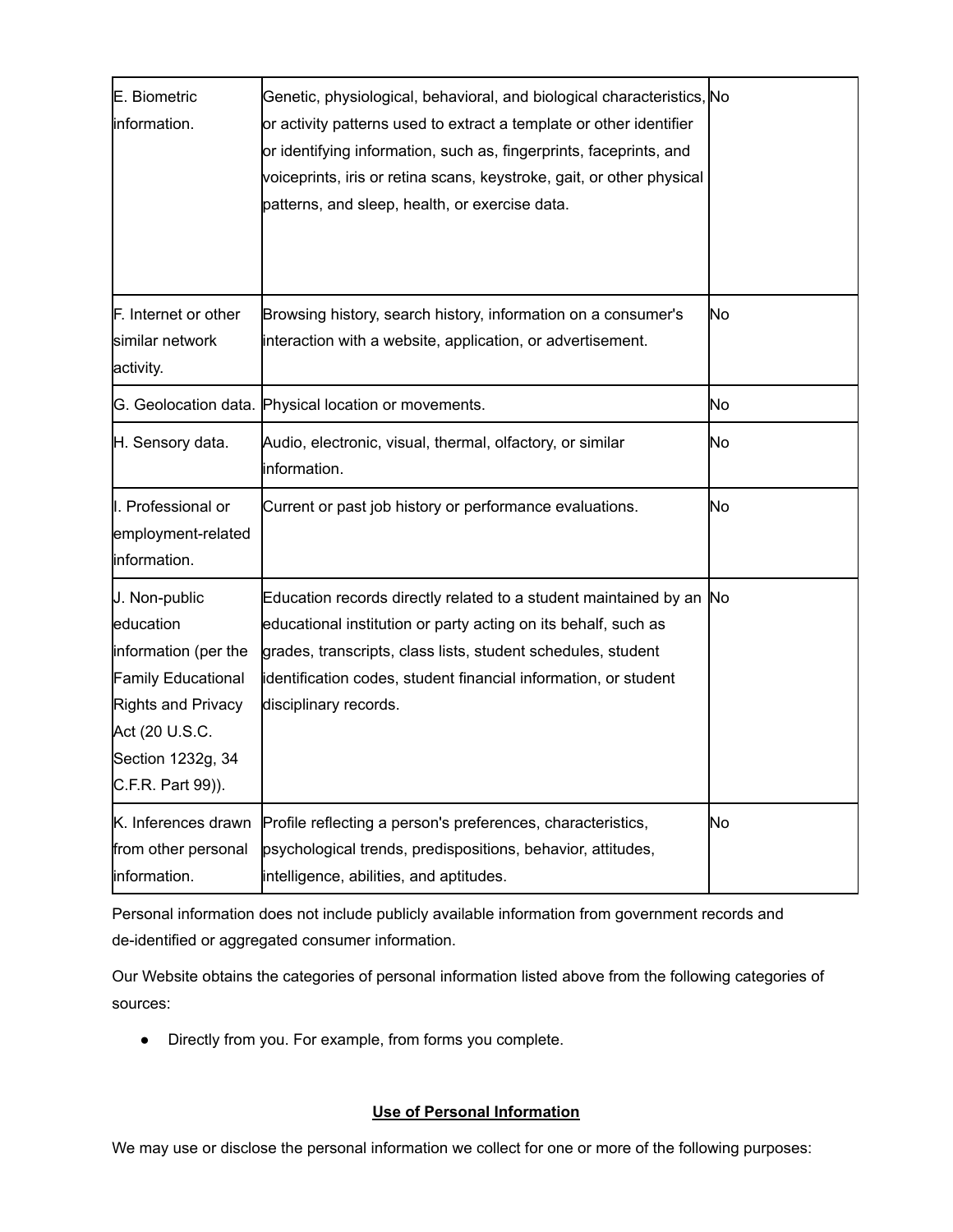- To fulfill or meet the purpose for which you provided the information;
- To provide, support, personalize, and develop our Website, products, and services;
- To provide you with support and to respond to your inquiries, including to investigate and address your concerns and monitor and improve our responses;
- To help maintain the safety, security, and integrity of our Website, products and services, databases and other technology assets, and business;
- For testing, research, analysis, and product development, including to develop and improve our Website, products, and services;
- To respond to law enforcement requests and as required by applicable law, court order, or governmental regulations.
- As described to you when collecting your personal information or as otherwise set forth in the CCPA.

We will not collect additional categories of personal information or use the personal information we collected for materially different, unrelated, or incompatible purposes without providing you notice.

#### **Sharing of Personal Information**

We may share your personal information solely for a business purpose. When we disclose personal information for a business purpose, we enter into a contract that describes the purpose and requires the recipient to both keep that personal information confidential and not use it for any purpose except performing the contract.

In the preceding twelve (12) months, we have disclosed the following categories of personal information for a business purpose:

Category A: Identifiers

Category B: Personal information categories listed in the California Customer Records statute

We disclose your personal information for a Business Purpose to the following categories of third parties:

- Service providers.
- Third parties with whom you direct us to share your personal information.

In the preceding twelve (12) months, OPPO has not sold or leased any personal information. OPPO does not sell or lease personal information.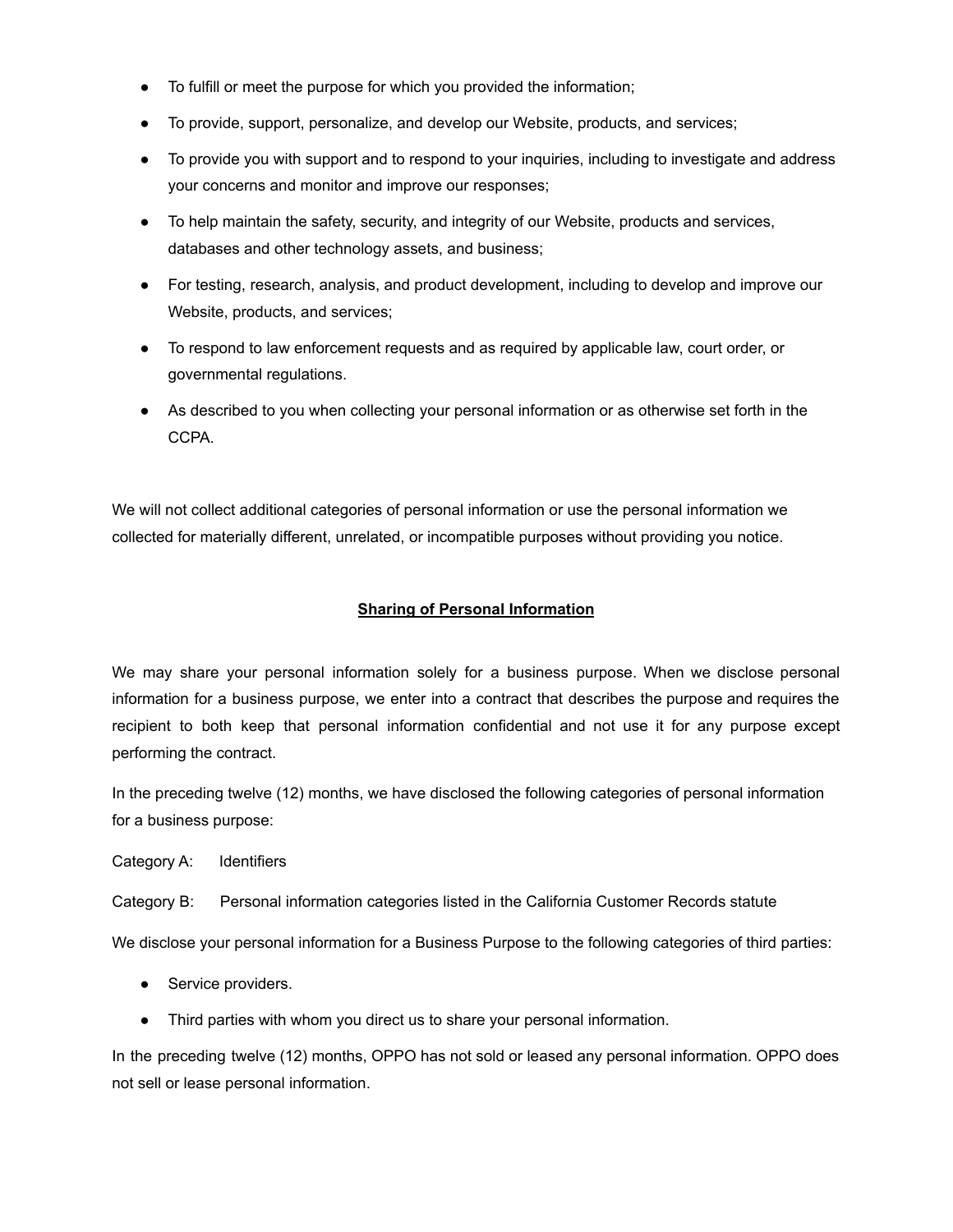#### **Your Rights and Choices**

The CCPA provides consumers (California residents) with specific rights regarding their personal information. This section describes your CCPA rights and explains how to exercise those rights.

#### *Right to Know and Data Portability*

You have the right to request that we disclose certain information to you about our collection and use of your personal information over the past 12 months (the "right to know"). Once we receive your request and confirm your identity (see *[Exercising](https://practicallawconnect.thomsonreuters.com/Document/Iee78ce09f4ae11e8a5b3e3d9e23d7429/View/FullText.html?originationContext=typeAhead&transitionType=Default&contextData=(sc.Default)&navId=F58CD2808CACDF42DF4DB5E61B031841&view=hidealldraftingnotes#co_anchor_a585939) Your Rights to Know or Delete*), we will disclose to you:

- The categories of personal information we collected about you.
- The categories of sources for the personal information we collected about you.
- Our business or commercial purpose for collecting or selling that personal information.
- The categories of third parties with whom we share that personal information.
- If we sold or disclosed your personal information for a business purpose, two separate lists disclosing:
	- o sales, identifying the personal information categories that each category of recipient purchased; and
	- o disclosures for a business purpose, identifying the personal information categories that each category of recipient obtained.
- The specific pieces of personal information we collected about you (also called a data portability request).

## *Right to Delete*

You have the right to request that we delete any of your personal information that we collected from you and retained, subject to certain exceptions (the "right to delete"). Once we receive your request and confirm your identity (see *[Exercising](https://practicallawconnect.thomsonreuters.com/Document/Iee78ce09f4ae11e8a5b3e3d9e23d7429/View/FullText.html?originationContext=typeAhead&transitionType=Default&contextData=(sc.Default)&navId=F58CD2808CACDF42DF4DB5E61B031841&view=hidealldraftingnotes#co_anchor_a585939) Your Rights to Know or Delete*), we will review your request to see if an exception allowing us to retain the information applies. We may deny your deletion request if retaining the information is necessary for us or our service provider(s) to:

- 1. Complete the transaction for which we collected the personal information, provide a good or service that you requested, take actions reasonably anticipated within the context of our ongoing business relationship with you, fulfill the terms of a written warranty or product recall conducted in accordance with federal law, or otherwise perform our contract with you.
- 2. Detect security incidents, protect against malicious, deceptive, fraudulent, or illegal activity, or prosecute those responsible for such activities.
- 3. Debug products to identify and repair errors that impair existing intended functionality.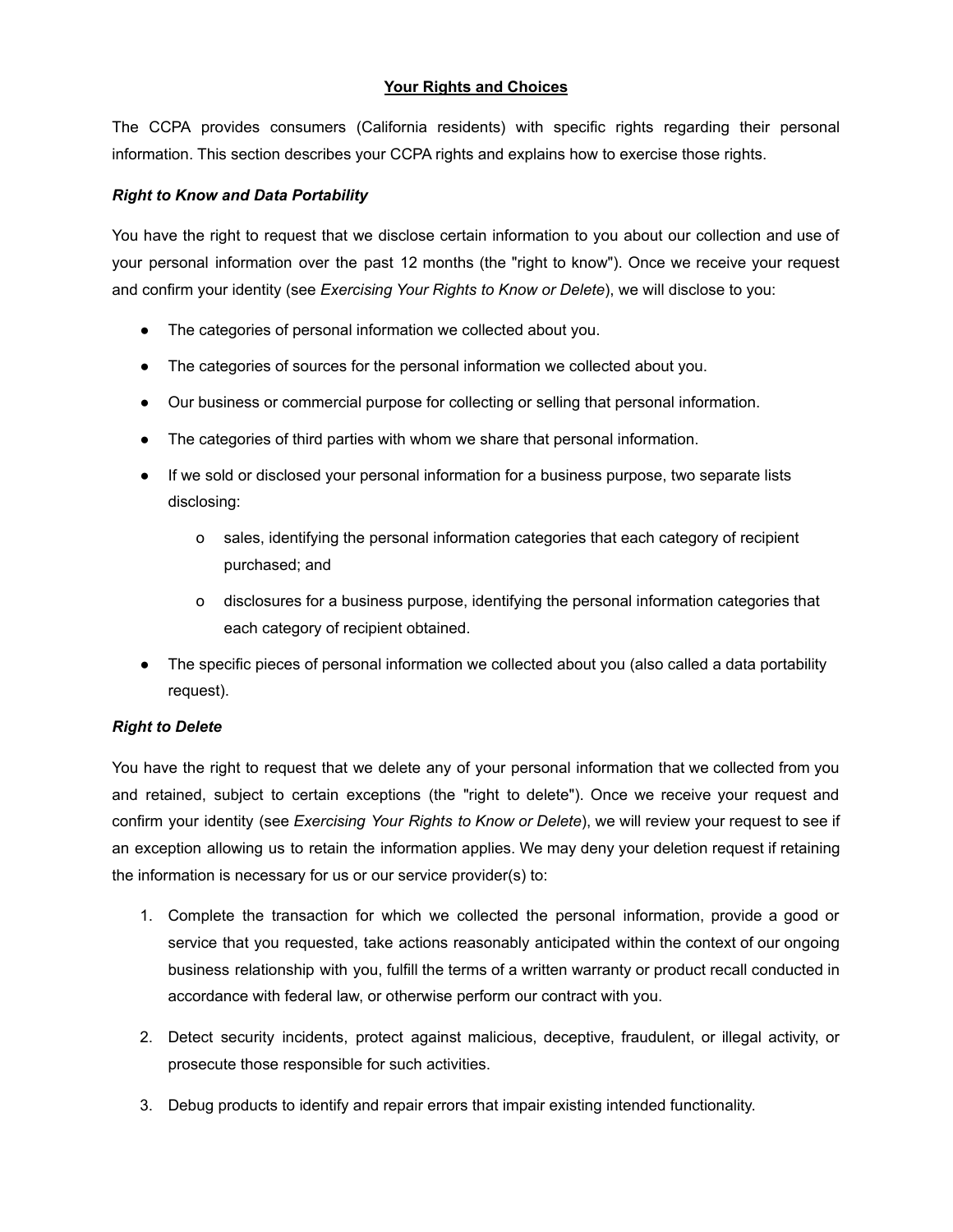- 4. Exercise free speech, ensure the right of another consumer to exercise their free speech rights, or exercise another right provided for by law.
- 5. Comply with the California Electronic Communications Privacy Act (Cal. Penal Code § 1546 et. seq.).
- 6. Engage in public or peer-reviewed scientific, historical, or statistical research in the public interest that adheres to all other applicable ethics and privacy laws, when the information's deletion may likely render impossible or seriously impair the research's achievement, if you previously provided informed consent.
- 7. Enable solely internal uses that are reasonably aligned with consumer expectations based on your relationship with us.
- 8. Comply with a legal obligation.
- 9. Make other internal and lawful uses of that information that are compatible with the context in which you provided it.

We will delete or deidentify personal information not subject to one of these exceptions from our records and will direct our service providers to take similar action.

## *Exercising Your Rights to Know or Delete*

To exercise your rights to know or delete described above, please submit a request by:

- Email at [info@innopeaktech.com](mailto:info@innopeaktech.com)
- Postal mail at Innopeak Technology, Inc., 2479 E. Bayshore Road #110, Palo Alto, CA 94303

Only you, or someone legally authorized to act on your behalf, may make a request to know or delete related to your personal information. To designate an authorized agent, please include the agent's name in your request.

You may only submit a request to know twice within a 12-month period. Your request to know or delete must:

- Provide sufficient information that allows us to reasonably verify you are the person about whom we collected personal information or an authorized representative, which may include:
	- Your name and email address
- Describe your request with sufficient detail that allows us to properly understand, evaluate, and respond to it.

We cannot respond to your request or provide you with personal information if we cannot verify your identity or authority to make the request and confirm the personal information relates to you.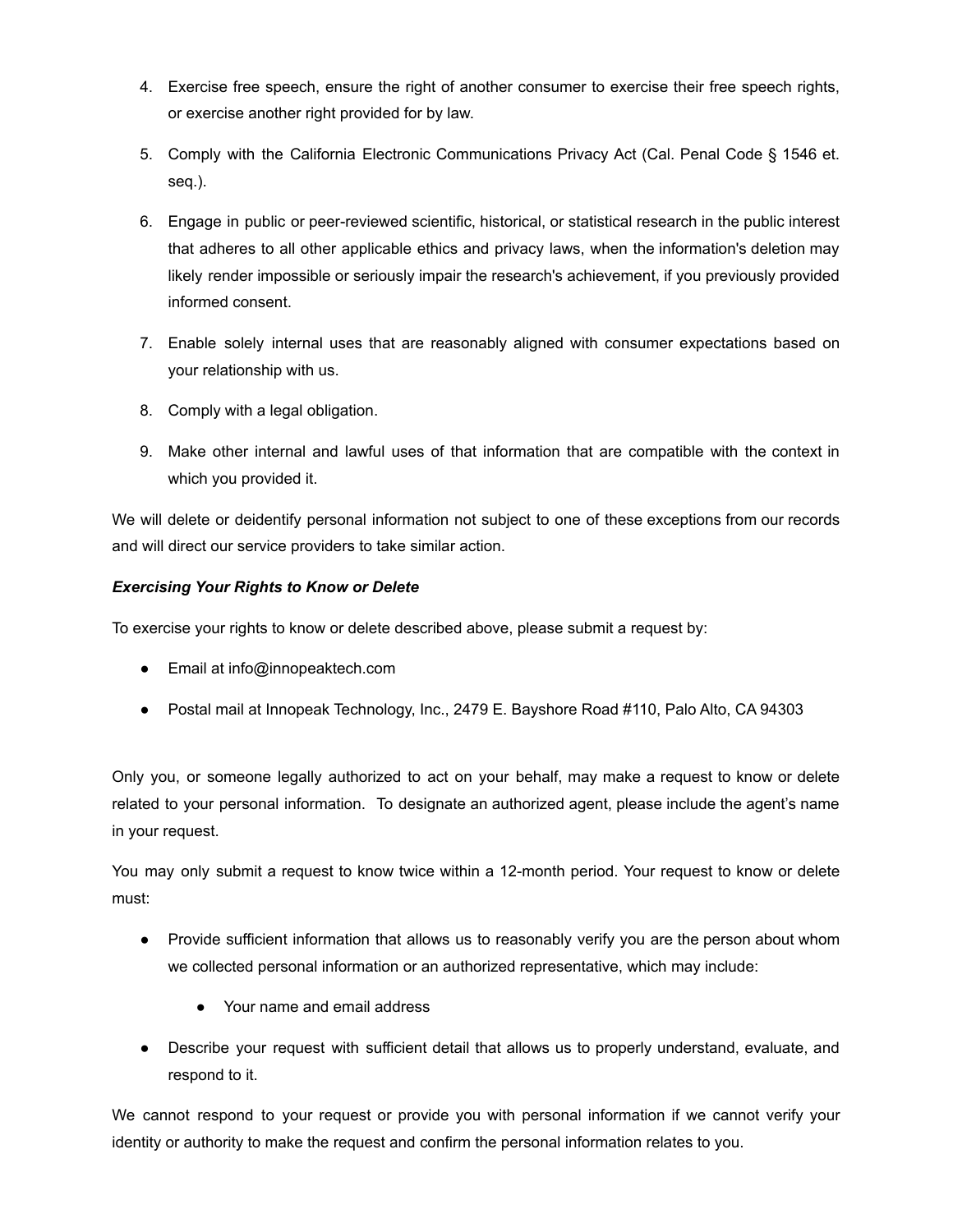You do not need to create an account with us to submit a request to know or delete.

We will only use personal information provided in the request to verify the requestor's identity or authority to make it.

#### *Response Timing and Format*

We will confirm receipt of your request within ten (10) business days.

We endeavor to substantively respond to a verifiable consumer request within forty-five (45) days of its receipt. If we require more time (up to another 45 days), we will inform you of the reason and extension period in writing.

If you have an account with us, we will deliver our written response to that account. If you do not have an account with us, we will deliver our written response by mail or electronically, at your option.

Any disclosures we provide will only cover the 12-month period preceding our receipt of your request. The response we provide will also explain the reasons we cannot comply with a request, if applicable. For data portability requests, we will select a format to provide your personal information that is readily useable and should allow you to transmit the information from one entity to another entity without hindrance.

We do not charge a fee to process or respond to your verifiable consumer request unless it is excessive, repetitive, or manifestly unfounded. If we determine that the request warrants a fee, we will tell you why we made that decision and provide you with a cost estimate before completing your request.

#### **Non-Discrimination**

We will not discriminate against you for exercising any of your CCPA rights. Unless permitted by the CCPA, we will not:

- Deny you goods or services.
- Charge you different prices or rates for goods or services, including through granting discounts or other benefits, or imposing penalties.
- Provide you a different level or quality of goods or services.
- Suggest that you may receive a different price or rate for goods or services or a different level or quality of goods or services.

#### **Changes to Our Privacy Policy**

We reserve the right to amend this privacy policy at our discretion and at any time. When we make changes to this privacy policy, we will post the updated notice on the Website and update the notice's effective date. Your continued use of our Website following the posting of changes constitutes your acceptance of such changes.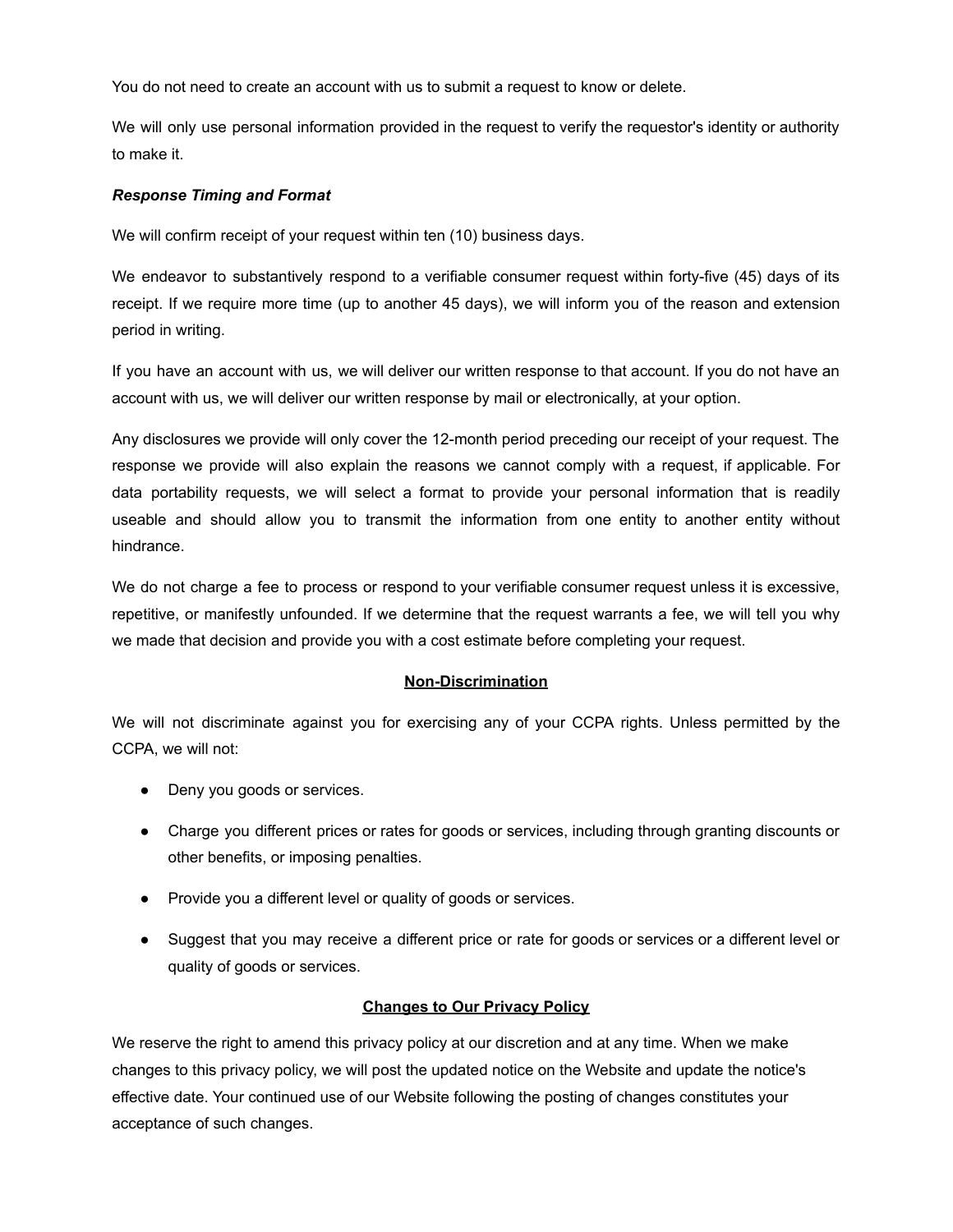#### **Contact Information**

If you have any questions or comments about this notice, the ways in which Oppo collects and uses your information described here, your choices and rights regarding such use, or wish to exercise your rights under California law, please do not hesitate to contact us at:

Email: info@innopeaktech.com

Postal Address: Innopeak Technology, Inc., 2479 E. Bayshore Road #110, Palo Alto, CA 94303

If you need to access this Policy in an alternative format due to having a disability, please contact [info@innopeaktech.com](mailto:info@innopeaktech.com).

#### **Data Security**

The security of your personal data is very important to us. We use physical, electronic, and administrative safeguards designed to protect your personal data from loss, misuse, and unauthorized access, use, alteration, or disclosure.

The safety and security of your information also depends on you. Where we have given you (or where you have chosen) a password for access to certain parts of our Website, you are responsible for keeping this password confidential. We ask you not to share your password with anyone.

Unfortunately, the transmission of information via the internet is not completely secure. Although we do our best to protect your personal data, we cannot guarantee the security of your personal data transmitted to our Website. Any transmission of personal data is at your own risk. We are not responsible for the circumvention of any privacy settings or security measures contained on the Website.

#### **Children's Online Privacy**

We do not direct our Website to minors and we do not knowingly collect personal data from children under 13 or as defined by local legal requirements. If we learn we have mistakenly or unintentionally collected or received personal data from a child without appropriate consent, we will delete it. If you believe we mistakenly or unintentionally collected any information from or about a child, please contact us at info@hackhub.com.

#### **Changes to Our Privacy Notice**

We will post any changes we may make to our privacy notice on this page. If the changes materially alter how we use or treat your personal data we will notify you through a notice on the Website home page. Please check back frequently to see any updates or changes to our privacy notice.

#### **Contact Information**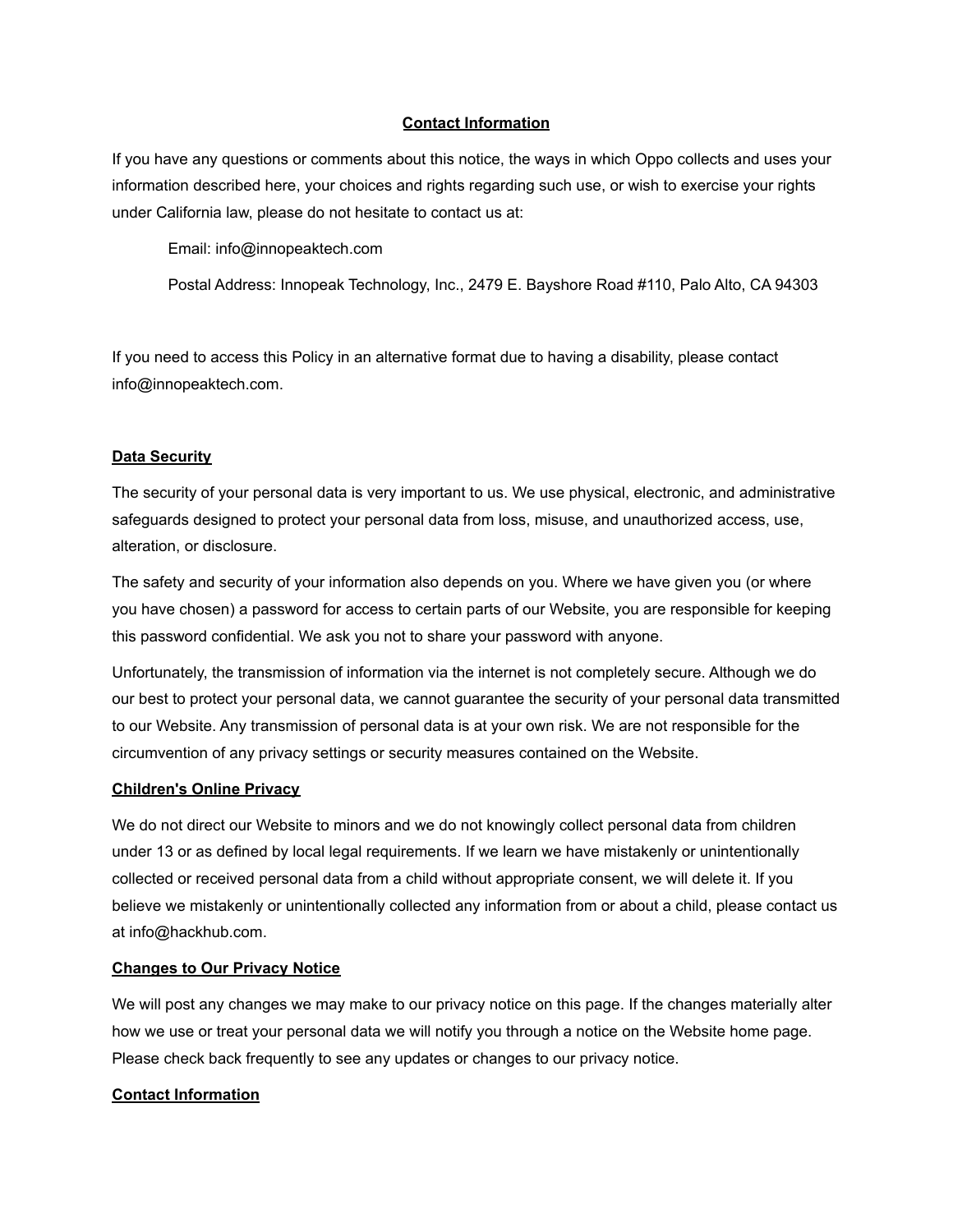Please address questions, comments, and requests regarding this privacy notice and our privacy practices to [info@hackhub.com.](mailto:info@hackhub.com)

## **OPPOHack 2022 Code of Conduct**

Be respectful. Harassment and abuse are never tolerated. If you are in a situation that makes you uncomfortable at OPPOHack, if the event itself is creating an unsafe or inappropriate environment, or if interacting with a OPPOHack representative makes you uncomfortable, please report it using the procedures included in this document.

OPPOHack stands for inclusivity. We believe that every single person has the right to hack in a safe and welcoming environment.

Harassment includes but is not limited to offensive verbal or written comments related to gender, age, sexual orientation, disability, physical appearance, body size, race, religion, social class, economic status, veteran status, sexual images, deliberate intimidation, stalking, following, harassing photography or recording, sustained disruption of talks or other events, inappropriate physical contact, and unwelcome sexual attention. If what you're doing is making someone feel uncomfortable, that counts as harassment and is enough reason to stop doing it.

Participants asked to stop any harassing behavior are expected to comply immediately.

Sponsors, judges, mentors, volunteers, organizers, OPPOHack staff, and anyone else at the event are also subject to the anti-harassment policy. In particular, attendees should not use sexualised images, activities, or other material both in their hacks and during the event.

If a participant engages in harassing behavior, OPPOHack may take any action it deems appropriate, including warning the offender or expulsion from the event with no eligibility for reimbursement or refund of any type.

If you are being harassed, notice that someone else is being harassed, or have any other concerns, please contact OPPOHack at info@OPPOHack.com

OPPOHack reserves the right to revise, make exceptions to, or otherwise amend these policies in whole or in part. If you have any questions regarding these policies, please contact OPPOHack by email at info@hackhub.com.